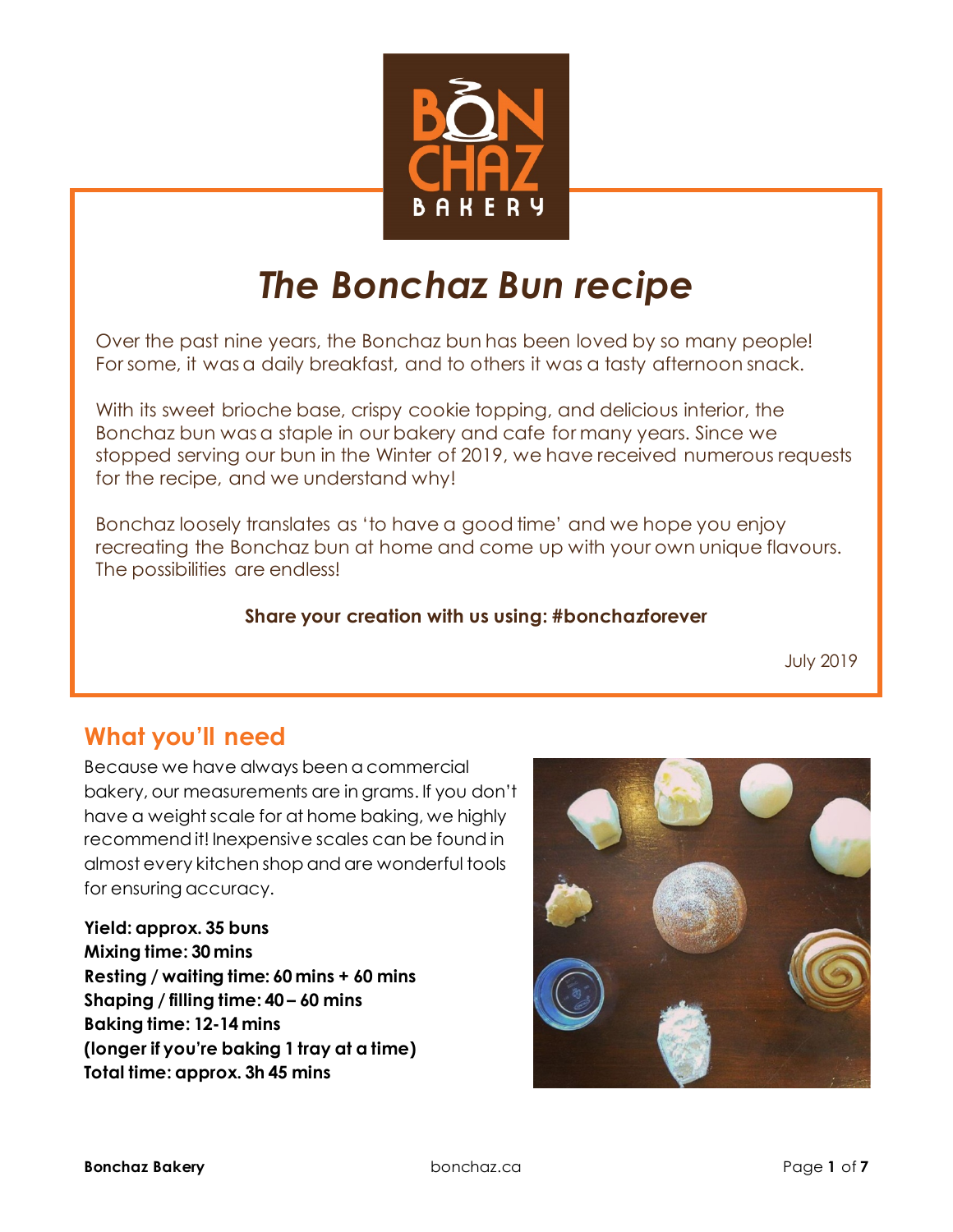

This recipe is simple to follow but it takes time. This is definitely a Sunday afternoon project, and with patience, you'll find this recipe to be well worth the effort! Cafe staff at our Broadway and Main St. location would spend hours each shift making Bonchaz buns for our entire company. After years of practice, senior staff could manage to fill 72 buns with our signature flavours in less than half an hour!

#### **Tools**

- Optional: Standing bowl mixer with paddle and dough hook attachment *Alternatively you can knead dough with your hands if desired, and beat icing with a hand mixer.*
- Piping bag *Disposable is fine, in which case you do not need a piping tip. Use a small round tip if using a reusable piping bag.*
- Large bowl for resting dough
- Baking trays (5-6 trays total if you're baking the entire recipe today)
- Parchment paper, or silicone baking mats

### **Ingredients**

#### **Dough – Part 1**

- 10g active dry yeast
- 140g warm tap water
- 75g granulated sugar
- $\bullet$  125g milk
- 1 whole large egg (beaten until mixed)
- 5g salt

#### **Topping (icing)**

- 50g shortening
- 15g unsalted butter
- 75g icing sugar
- 1 whole large egg
- 75g flour (pastry is best, but all purpose or bread flour work fine!)
- a \*pinch\* of cinnamon
- 5g instant coffee + 5g hot water (mixed together well)

#### **Dough – Part 2**

- 525g bread flour (all purpose flour will also do in a pinch)
- 45g unsalted butter
- 45g shortening

#### **Fillings and additional toppings**

*The options are endless!* 

*Read further in the recipe for our suggestions.*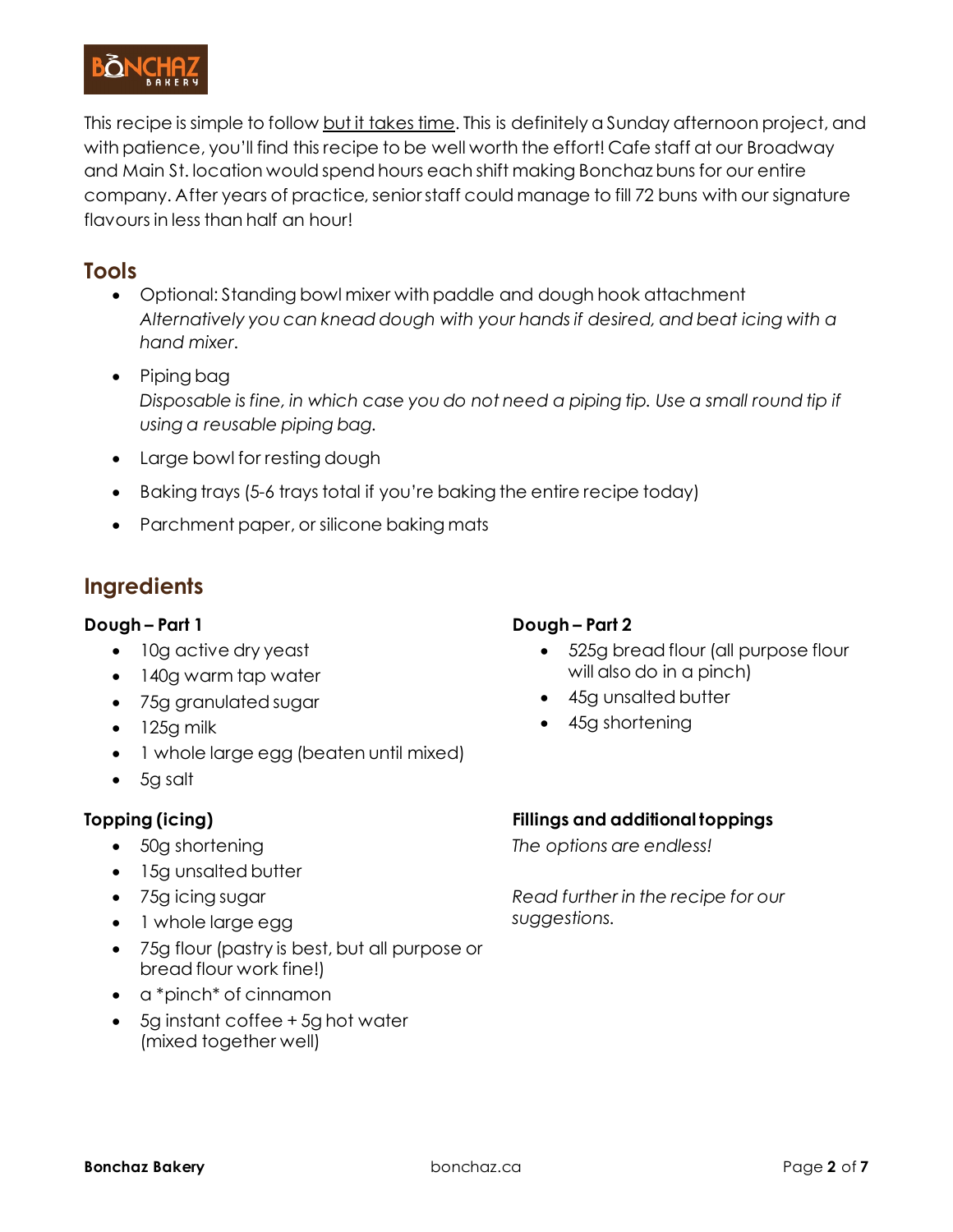

### **Mixing your dough**

We'll essentially start by making a brioche dough for the base of our buns. Brioche is an enriched bread, containing milk, eggs, and butter. If you patiently incorporate your ingredients and mix or knead your dough properly, your baked buns will turn out a beautiful dark reddish brown on the outside, and wonderfully rich and tender inside.

- **1)** In the bowl of a standing mixer, combine yeast and warm tap water.
	- Allow your yeast to dissolve for a few minutes before adding sugar, milk, beaten egg, and salt in that order.
- **2)** Attach the dough hook to your mixer. Slowly start incorporating your flour while it mixes on the first speed or begin kneading with your hands.
- **3)** As dough starts to take shape, add teaspoons of your butter and shortening until incorporated into the forming dough.
- **4)** Once all ingredients are incorporated into the dough, switch your mixer to mediumhigh speed and beat until your dough is smooth.
	- This could take 10-15 minutes, possibly longer depending on your mixer's strength.

**PRO TIP!** To tell if your dough is mixed properly, you need to know if your gluten has been developed. Take a small piece of your dough and very slowly flatten and pull at the edges. If you can gently stretch your dough thin enough to see light through it, your dough has passed the "window" test and is ready for resting.

Note that intentional under-mixing does NOT mean your bread has any "benefit" of less gluten content! The naturally present gluten will still be there but will be less activated and offer less structural integrity to your bread—less structural bang for your gluten buck. Without this developed gluten, your bread won't rise.

### **Resting**

Even though you'll eventually cut your dough into bun sized pieces, the first resting, or "benching," allows flavours and structure to properly develop in your dough. Allowing your dough to rest will make it much easier to work with later and give you tastier, fluffier buns as a reward for your patience.

- **1)** To prepare for resting, round your dough ball so that the top is shiny and smooth.
- **2)** Find a large bowl about twice the size of your dough ball or larger. Grease the inside of it well.
- **3)** Place your dough ball inside, grease the surface of the dough. Drape a clean damp cloth over your bowl.
- **4)** Set your dough someplace warm to rest for about an hour, or until double its size.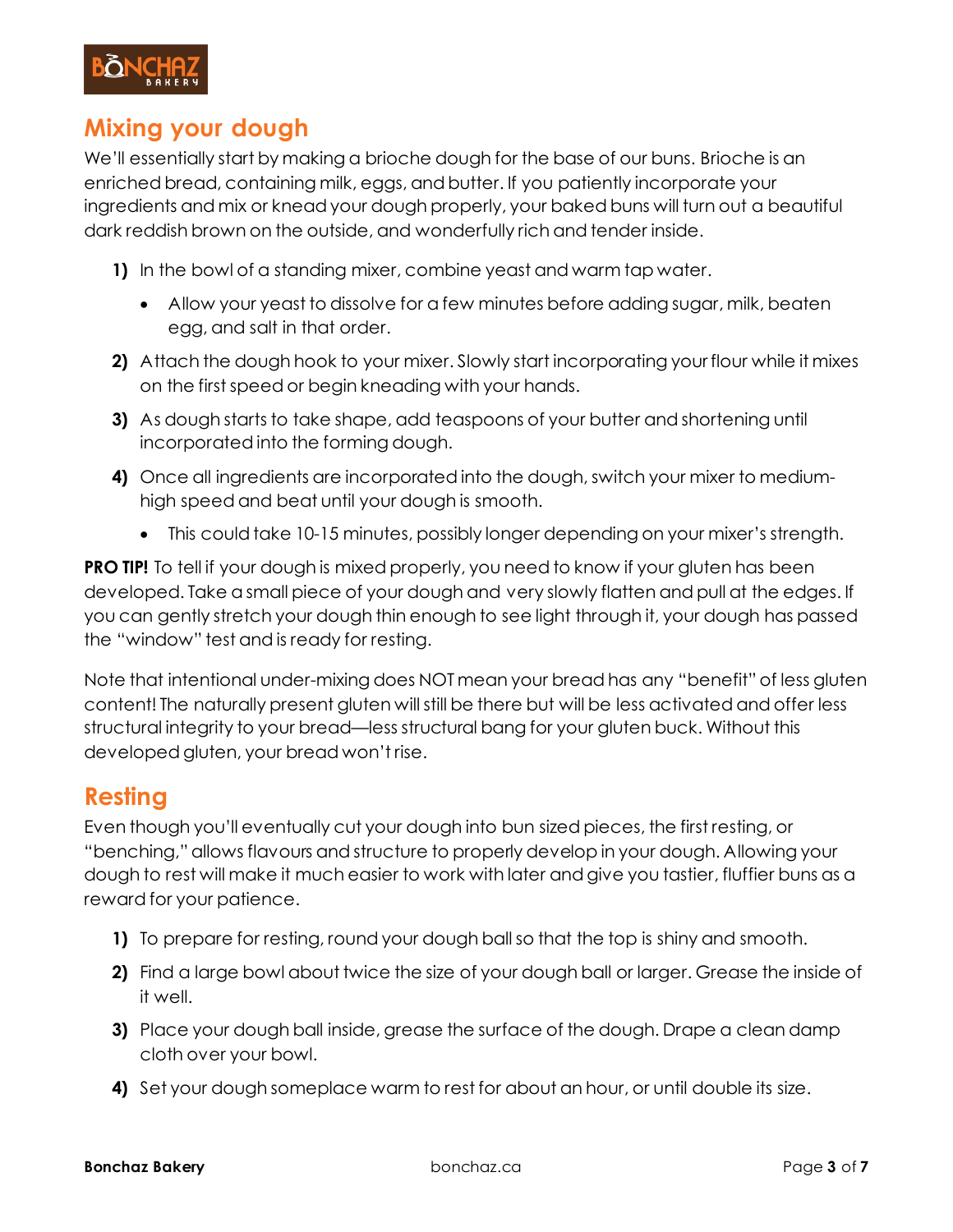

# **Cutting, filling, shaping**

- **1)** Once your dough has risen about twice its size, flatten it with your hands to deflate it. This will remove all large excess air bubbles.
- **2)** With a pair of clean kitchen scissors or dough cutter, cut your dough into bun-sized pieces: about 55-60g each

*\*\*This is probably way smaller than you imagined! Our Bonchaz buns still need to be filled, and let to rest for final proofing. They will be at least double or triple their size before you get to eat them.*



**3)** Once all of your dough is cut into bun-sized pieces, you're ready to start filling them.

We recommend using any of the following: Salted butter or honey butter, chocolate truffles/chips, jam or fruit spread, pie filling (did someone say pumpkin?), nut butter, marzipan, cooked meat (we recommend using cheese or egg wash instead of our Bonchaz topping when decorating meaty buns!), or anything else you desire. Get creative!



- **4)** Flatten your bun-sized chunk of dough in your palm.
	- The dough should be flat, but not too thin, just enough to fold your edges around your filling.
	- If you find any air bubbles in your dough, squeeze them out or your buns may form large blisters during baking. Don't worry, you aren't risking the fluffiness of your buns by squeezing out these bubbles, we'll let the buns rise again before baking.
- **5)** Add about 1tsp of your chosen filling to the centre of your flattened dough.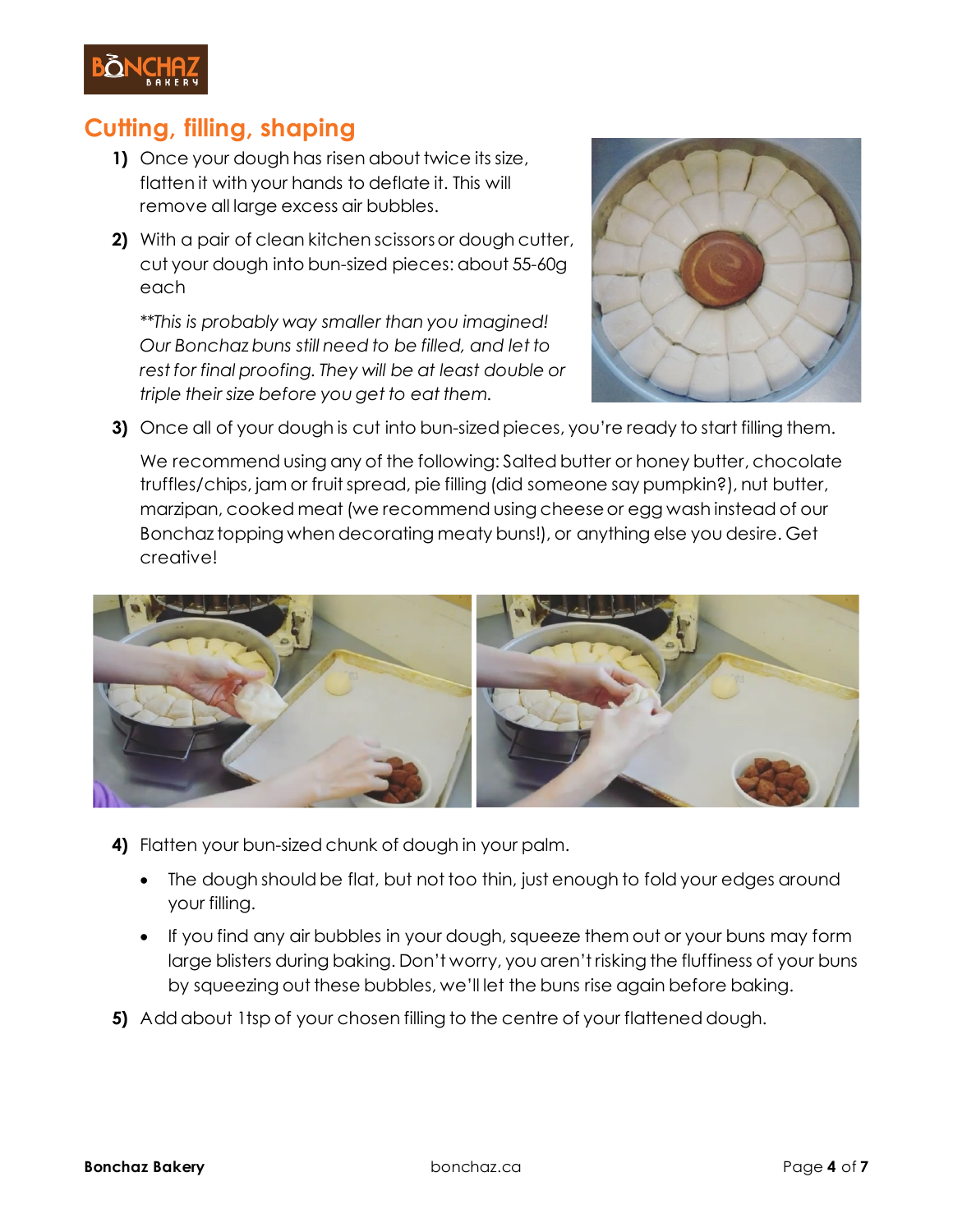**6)** Pull and pinch the corners of your dough in the centre, folding your filling inside.

- Make sure all edges are pinched together.
- You may want to make sure that your dough is neither excessively oily nor covered in flour for easier sealing. Try not to get any of your fillings on the edges of your bun as you try to close it.
- **7)** Press each bun down on a parchment or silicone lined baking tray with the seam side DOWN. If you don't put the seam side down, or properly closer your edges, all of your filling will leak out the sides.



• We recommend placing no more than 6-8 buns evenly spaced on each tray. They'll expand at least twice their size before baking.

Fill all your buns. If using multiple fillings, it may be a good idea to label each tray to identify.

In our commercial bakery, this is the point where we would freeze our product. From frozen, buns can be defrosted at room temperature from their small size and given a little extra time to rise in order to be freshly baked each morning.

From there, the topping and baking process is exactly the same as fresh. If oven space or tray availability is an issue for you at home, you might consider baking a dozen or so buns today and reserving the others for when the craving hits again!



### **Final rest!**

Allow your buns to rise in a humid space, once again, for about an hour until they're at least double their size, springy to the touch, and shiny on top.

In the meantime, make your topping!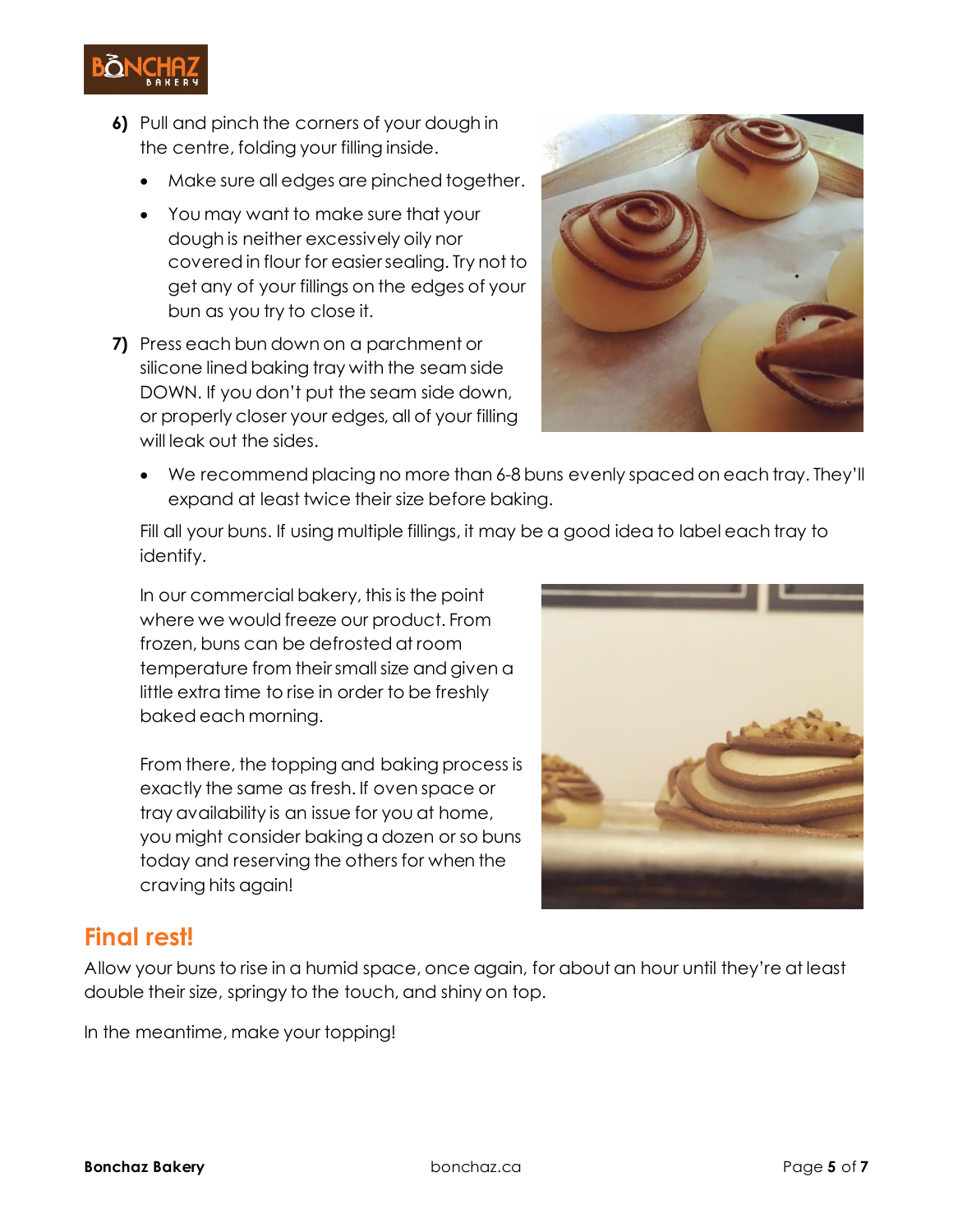

# **Topping**

You're not really making Bonchaz buns unless you perfect our crunchy cookie topping. This topping is different from most icing; the structure provided by added flour and egg makes a crispy coating during the baking process, giving our Bonchaz buns a deliciously unique texture. You may not have known that our topping is flavoured with cinnamon and coffee: it is highly recommended to keep these elements for your first batch of buns, even if these flavours don't come to mind as your favourite—this is the classic Bonchaz flavour!

**1)** In a mixer with a paddle attachment, whip shortening, butter, and icing sugar



- Start at low speed, scrape the sides once the icing sugar is incorporated, then shift your mixer to whip with the paddle as fast as it can handle.
- **2)** After a few minutes, when your mixture is very fluffy, slowly add all other ingredients on low speed: egg, flour, cinnamon, and hydrated coffee crystals.
	- Mix well until combined, scrape the sides, and then blast again on high until it's fluffy again.
- **3)** Transfer your topping into a piping bag.
	- Use a small round tip, or, if you're using disposable piping bags, you don't need a tip at all; just make sure snip a small opening when you're ready.

### **Top and bake!**

Almost there! As soon as your buns have been allowed to rise, they're ready to top and bake!

- **1)** First, preheat your oven to 350°F.
- **2)** With a small opening in your piping bag, swirl icing starting from the centre to the outside of the bun.
	- You want to aim for as many rings as you can fit on your bun!
- **3)** If you want to decorate the outside of your bun with additional toppings, do so before baking so they stick.

Here are a few ideas for additional toppings: Shredded coconut, chocolate sprinkles, coarse sugar, coarse salt, chopped nuts, or crushed pretzels.